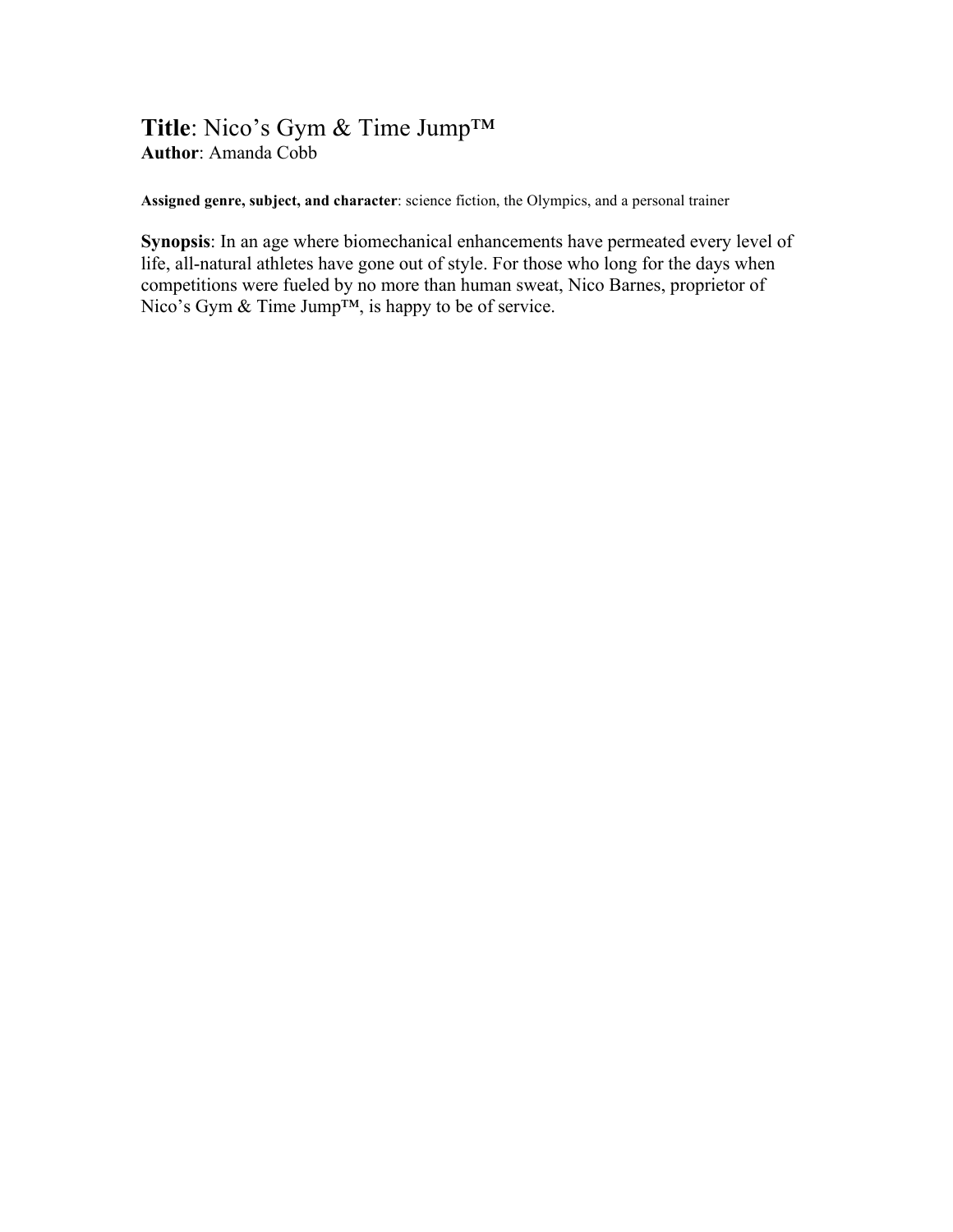"Someone to see you, boss." Troy poked his head into my office. The sounds of weights and gym chatter floated in. "And we've got Mr. Wade incoming in 10."

"Potential?"

"Scrawny, with a determined look. Shoes nicer than my flat." See, this is why I keep a real, live assistant. AI's don't pick up on details like that.

"Excellent. I'll see him. Anything out of the ordinary with Mr. Wade's beacon?" He shook his head. I knew he'd checked before coming in. "Go ahead and handle the intake, and keep whatever ecstatic tip he gives you." Mr. Wade was a regular and always came back hyped on adrenaline. "Oh, and if he feels the need to thank me personally and gush about his trip while I'm with the potential, don't try too hard to dissuade him." Troy grinned and ducked back out.

A few seconds later, a blonde scarecrow filled my door. "Mr. Barnes? Thank you for agreeing to see me without an appointment. I know you must be busy." He looked nervous but determined, and dressed impeccably. Points to Troy.

I stood, offering my hand. "Not at all, Mr.?"

He took it with a surprisingly firm grip. "Koroibos. Ben Koroibos."

I gestured to a chair. "Pleased to meet you. What can I do for you, Ben?" I couldn't call him Mr. Koroibos. It was too weighty a name for this string of a kid. "Ninja training in Japan? Ulama with Aztecs? Dueling during the Regency? Tell me what you're looking for, and I can match you with a trainer."

"Well, actually, I was hoping *you* could train me. For the Olympics."

I sighed. Every few months I got one of these. I'd made a name for myself before starting the Gym & Time Jump™. My purist parents, while completely against biomechanical enhancements, had no problem with gene manipulation. My body was completely incompatible with any and all biomech - their little 'gift' to help me lead a 'natural' life. In my angst-driven youth, I had trained and actually qualified for the Olympics. And then been utterly crushed by my enhancement-riddled opponents, of course, equally crushing my youthful idealism. But the act had resonated with a certain segment of society, and when time travel had become more common, there was a niche market waiting to be tapped. And so with a healthy dose of cynicism and a business degree, I started my current enterprise. Nico's Gym & Time Jump™: Training and Expeditions for the Great Sporting Traditions of History. But I still got requests to train modern athletes. They figured since I managed to qualify 'naturally' I could give them an edge, on top of what biomechanics provided.

"Sorry, kid. I don't do modern. Or bio gadgets. There are plenty of trainers out there who do, so best of luck." I stood to usher him out.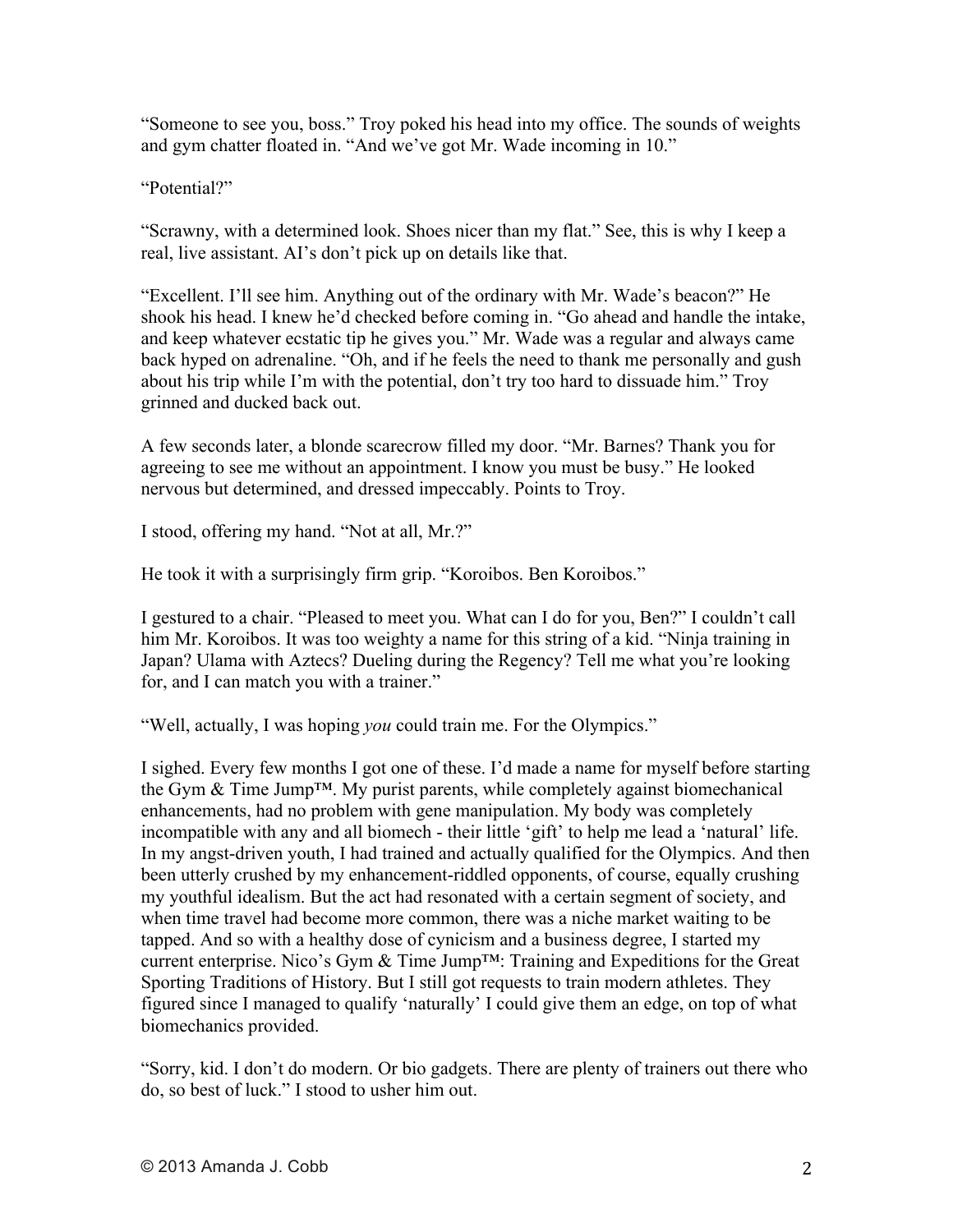"Oh, I know. I mean, I looked you up on iNet. I'm incompatible, too, so that's why I thought…" My look must've conveyed this was not a topic I wanted to discuss. "But anyway I didn't mean our Olympics. I meant the original ones. In ancient Greece. The more ancient the better." This last with vehemence.

I considered him. The ancient Olympics package was one we had researched, of course, but so far any interested parties had been put off by the prerequisites. I sat back down, folding my hands over my stomach. It was my patriarch pose, and had discouraged many a rash time jump.

"Jumping to ancient Greece isn't one of our quick packages, you know. It's not like the Regency package, where you learn a few words of French and some sword strokes, jump back and insult someone's honor, have a duel, and return. There's quite a bit of prep work, both here and back in time. You couldn't just show up to Olympia and compete."

"Yes, I realize that. I've researched it some myself, already. I know that I would have to stay there long enough to establish my Greek heritage and my free status, and about the qualifying rounds, and all that. I even know how to speak Greek already, thanks to my family."

I snorted, eyeing his blonde hair. "The Greek that your family speaks and the Greek that the ancients spoke are probably as different as English and Chinese. You'd need intensive dialect and culture lessons, on top of the physical training. You'd have to be back there for *several years* to establish your eligibility. Even if your return time were minutes after you left on this end, you'd be years older when you got back."

He'd just opened his mouth to reply when there was a brisk knock on the door, followed by Mr. Wade's enthusiastic entrance. He was wearing the standard scrubs we gave customers after they passed through decontamination, and they swished crisply as he strode to my desk.

"Nico, you've done it again! That was my best jump yet. Invigorating!" He pumped my hand. "Biggest damn cats I've ever seen, and the landscape! Breathtaking. I can't thank you enough." He was still shaking my hand.

I smiled politely. "Not at all, Mr. Wade. I'm happy to be of service, and to see you safe and sound back in the present."

"Back, yes, hmph. I tell you, I almost didn't want to come back this time!" He looked ready to launch into a lengthy anecdote, but Troy popped his head in just then, a spotted fur in his arms.

"Mr. Wade, if you could just sign these last few papers, we can get you home and hanging trophies in no time." Troy is the master of timely intervention.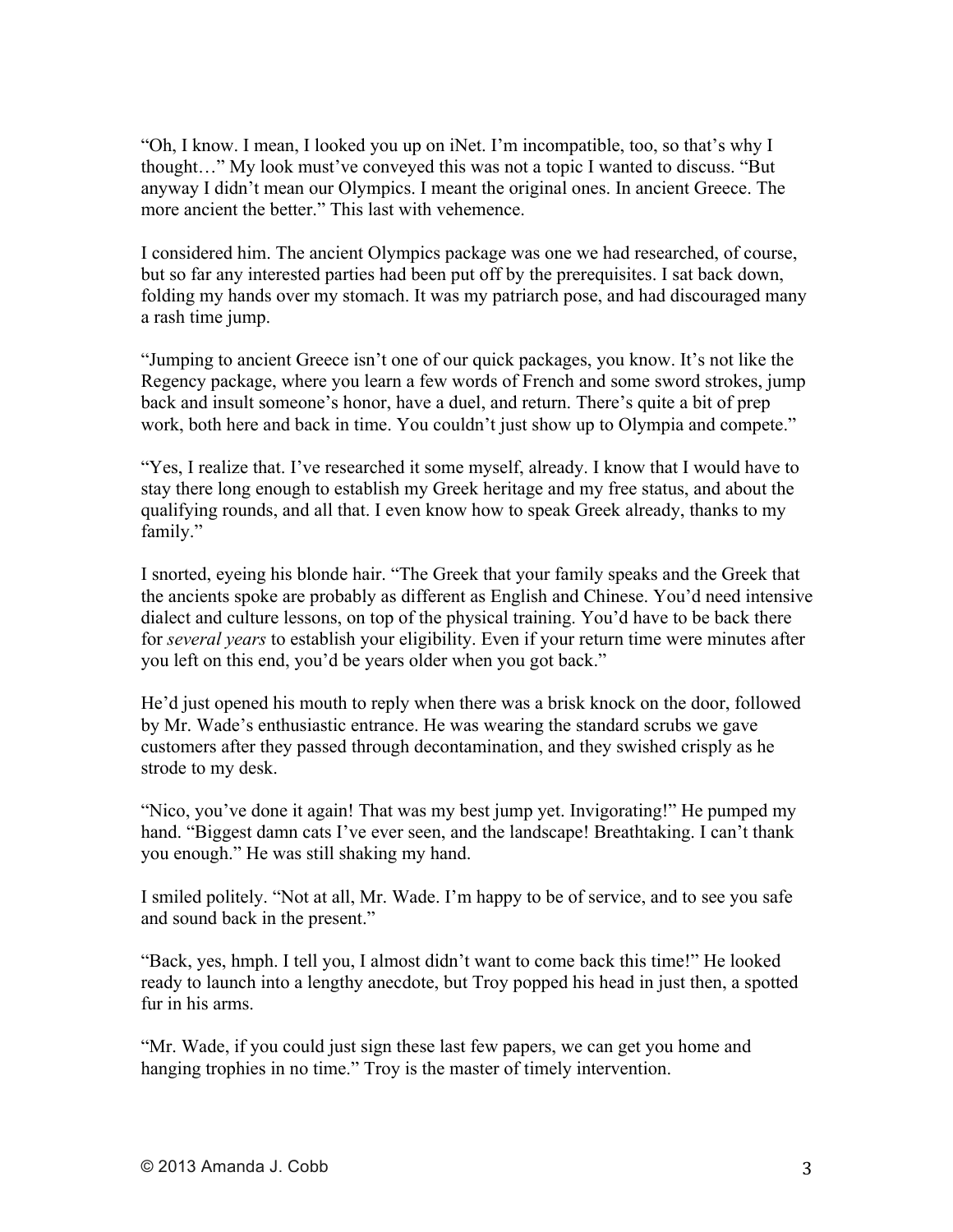Mr. Wade shook my hand again and bustled out. I turned to Mr. Koroibos, who looked bemused. "Mr. Wade is a big game hunter. He's just returned from hunting sabre tooth tigers with spears in prehistoric times. Tough cracker, that one."

"Would it be possible, what he said? Not coming back?"

"We're not in the habit of selling one-way tickets, if that's what you mean. All of our equipment is state-of-the-art, with about a million safety features built in. Obviously, we can't really control things on the other end of a jump, which is why we have clients sign an impressively high stack of waivers and get all their affairs in order, just as a precaution. Part of the training also includes how to deal with any life-threatening scenarios that are likely to come up. But the longer a client remains in the jump time, the greater the danger. Especially if the jump area is in a near-constant state of war, like the ancient Greek city-states." I gave him a pointed look.

He nodded thoughtfully, and then met my eyes. "Mr. Barnes, I know you must get a lot of young men in here, ready to rush off into time without really thinking. Let me assure you I am not that type. I'm very serious. I've done my research, I'm willing to put in the time and training, and I can make it worth your while, above and beyond your normal pricing. What do you say we start on that mountain of paperwork you mentioned? I'd love to see the jump machinery as well."

He chose the very first Olympic games, to narrow the course of training. They only had the one event back then, the stadion  $-$  a short sprint. It was lucky, since he had much closer to a runner's build than, say, a wrestler. I could make him a champion sprinter. The 100 and 200 had been my events back in the day, so I was overseeing his training personally. Also, I couldn't help feeling for the kid. He was living in an age of amazing enhanced physicality, while being genetically unable to take part – a birth defect, rather than the 'gift' mine had been. He was determined to win the Olympics, as I had been, but was smart enough (and rich enough) to make sure it was an Olympics where he had a chance. I found myself hoping he actually did it and came back with the blasted olive wreath.

The only odd bit came when we were working out his travel schedule. We had the course of training set, and the date of departure. I asked him when he'd like to arrive back. Most clients pick within a few days, so they don't miss out on too much in the present, regardless of how much time elapses in the past. But Ben was reluctant to nail down that date, said he had some personal matters to work out and would let me know closer to go time. I didn't think much of it, and we moved on to his hair re-coloration and fitting for era-appropriate garb. Yes, we're very thorough here at Nico's™.

It turned out he was a natural born runner. His wiry build was already light, and with training became impressively fast as well. Close to the launch date, he was matching my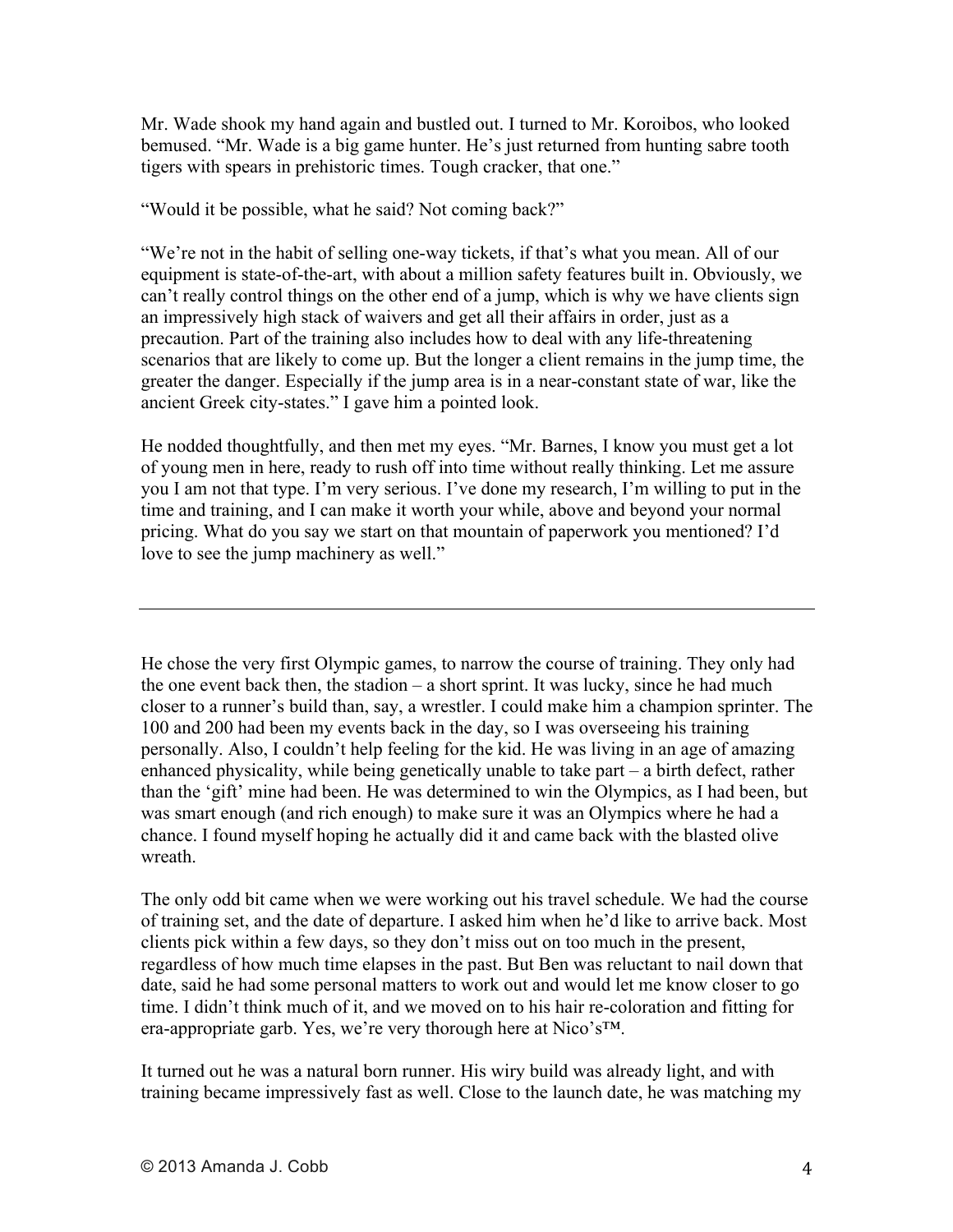times from the Olympic qualifiers. His accent was as close as the experts could determine to what ancient Greek had sounded like. He'd even had classes in age-old cooking techniques, since he'd be setting up as a cook of some sort, while he established residency and got a feel for the time. Yeah, kid loved to cook, who'd have guessed? I thought rich kids had people to do that for them. Anyway, he was as ready as we could make him when launch day arrived.

He showed up that morning, cheerful as all get out. I was surprised; most clients, excited as they are, get nervous facing a stint this long. I frowned, remembering something. I flipped through the paperwork while he was going through launch prep.

"Hey, Ben!" I waved him over, and pointed to the conspicuously blank lines next to Time to Elapse and Time of Return. "I thought you told me Troy filled this out for you."

He shrugged.

"Well, damn it, we need to fill it out before you go. When do you want to be back?"

He sighed and squared his shoulders. "I don't want to be back."

I gaped. And then I scowled. "That's not an option, kid. I don't send people on suicide trips. Give me a date."

His jaw got a stubborn look. "Fine. Time to Elapse: 150 years. Time of Return: May  $31<sup>st</sup>$ , 3150 AD." He rushed on before I could start in on him. "And I've been over every word of the contract; you are legally obligated to use the dates of my choosing, regardless of what they are. So don't waste time arguing with me."

700 years from now. And even if that wasn't a problem, an elapsed time of 150 years meant he'd be long dead. Kid was right, though – nowhere in the contract did it set a limit on the dates. A loophole we have since closed.

I gave him a long, hard look. Clearly, he was not going to change his mind. Legally, I had no choice. He stared me down. Finally, I nodded, entering the information. The look he gave me before turning away was pure gratitude.

That was the last I saw of Ben Koroibos.

Troy iNetted him after. He was from a ridiculously wealthy family who dealt in biomechanics. Yeah. Talk about salt in the wound. His whole family was a walking ad campaign for the gizmos. I could only imagine how much of an outsider and failure they must have made him feel, to drive him to this. He'd taken running away from home to a new extreme.